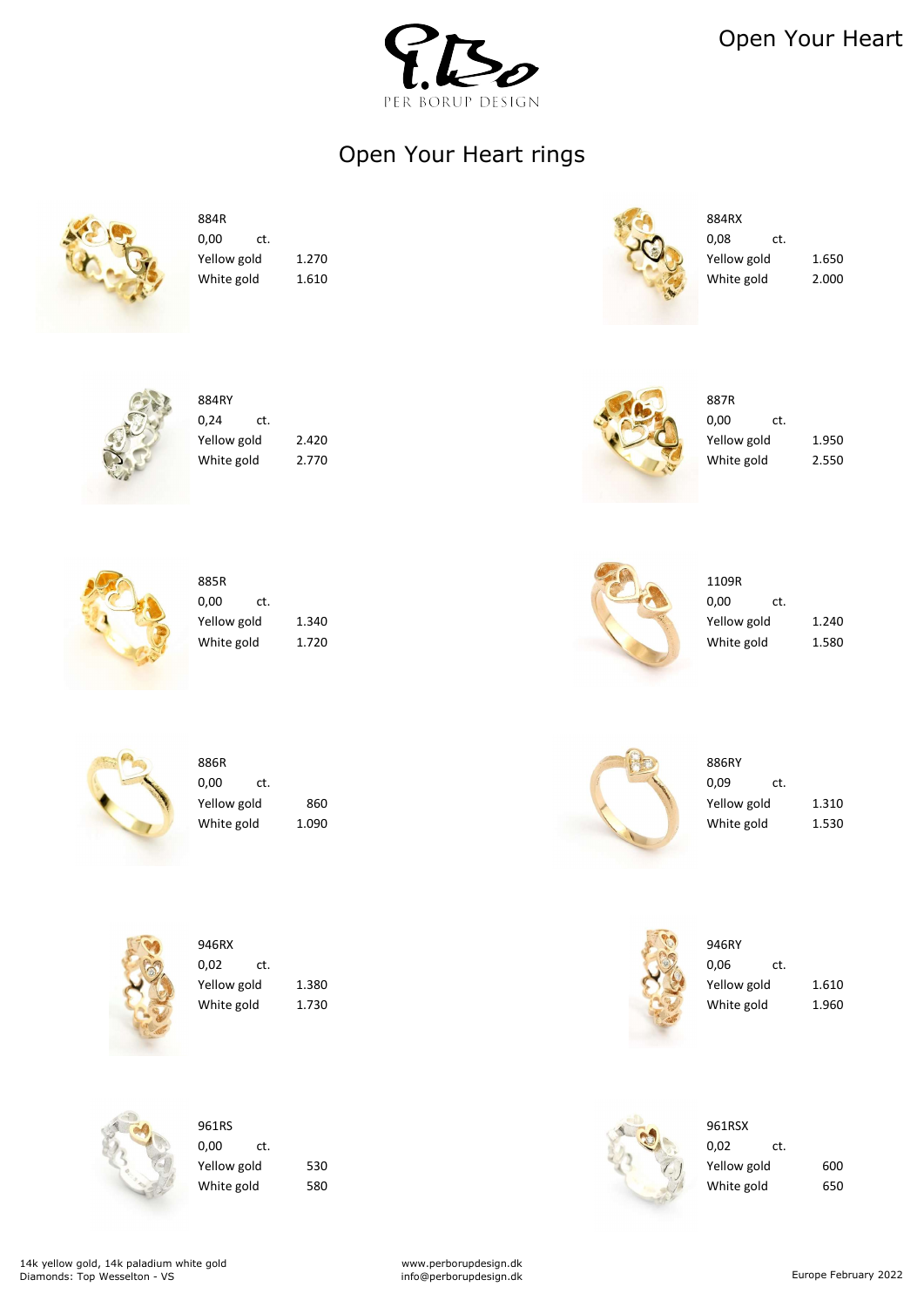

### Open Your Heart





| 892R        |       | 969R        |       |
|-------------|-------|-------------|-------|
| 0,00<br>ct. |       | 0,00<br>ct. |       |
| Yellow gold | 1.660 | Yellow gold | 1.520 |
| White gold  | 2.150 | White gold  | 1.850 |





| 969RS       |     | 969RSX      |     |
|-------------|-----|-------------|-----|
| 0,00<br>ct. |     | 0,02<br>ct. |     |
| Yellow gold | 510 | Yellow gold | 600 |
| White gold  | 520 | White gold  | 600 |



#### 941ØX 0,04 ct. Yellow gold 900 White gold 980

| 962Ø        |     |  | 962ØX       |       |
|-------------|-----|--|-------------|-------|
| 0,00<br>ct. |     |  | 0,04<br>ct. |       |
| Yellow gold | 830 |  | Yellow gold | 1.060 |
| White gold  | 960 |  | White gold  | 1.190 |



| 888Ø        |     | L |    | 888ØX       |     |
|-------------|-----|---|----|-------------|-----|
| 0,00<br>ct. |     |   | 老麻 | 0,16        | ct. |
| Yellow gold | 860 |   |    | Yellow gold |     |
| White gold  | 960 |   |    | White gold  |     |

www.perborupdesign.dk info@perborupdesign.dk example february 2022





 $\frac{1}{2}$  Yellow gold 1.640  $\sim$  White gold 1.730



| 903Ø        |     |                      | 903ØX       |       |
|-------------|-----|----------------------|-------------|-------|
| 0,00<br>ct. |     | $\sqrt{\frac{1}{2}}$ | 0,16<br>ct. |       |
| Yellow gold | 750 |                      | Yellow gold | 1.530 |
| White gold  | 840 |                      | White gold  | 1.620 |



# Open Your Heart earrings



14k yellow gold, 14k paladium white gold Diamonds: Top Wesselton - VS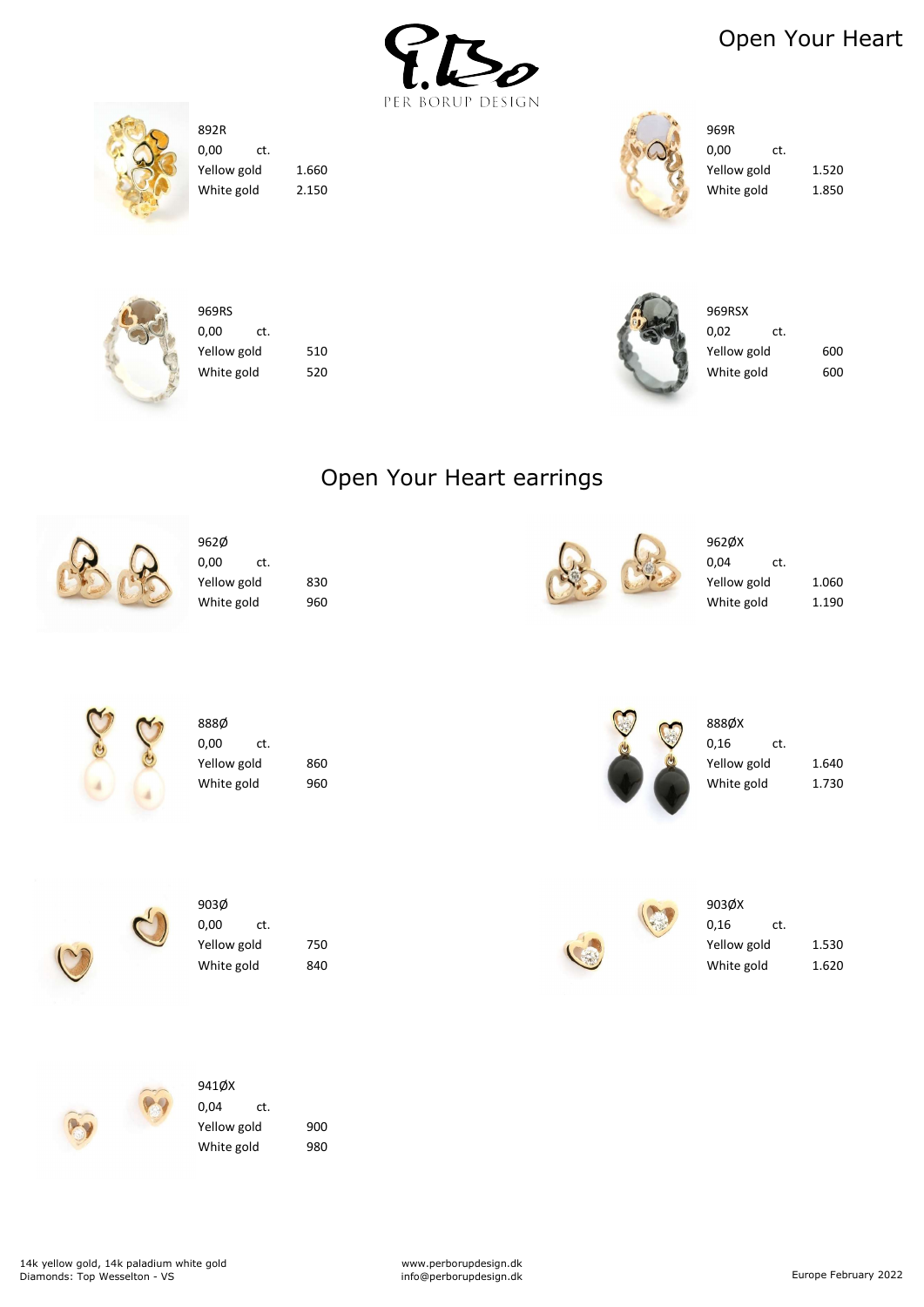





| ,08<br>ct. |    |
|------------|----|
| ellow gold | 83 |
| Vhite gold | 89 |



| ct. |     |
|-----|-----|
| d   | 400 |
| Ł   | 450 |



| <i>J</i> UL V |     |     |
|---------------|-----|-----|
| 0,00          | ct. |     |
| Yellow gold   |     | 450 |
| White gold    |     | 530 |
|               |     |     |





| 800 |
|-----|
| 860 |
|     |



| 995VSX      |     | Ø.                       | 994V        |       |
|-------------|-----|--------------------------|-------------|-------|
| 0,02<br>ct. |     | $\overline{\mathcal{C}}$ | 0,00<br>ct. |       |
| Yellow gold | 430 | $\cdot$                  | Yellow gold | 1.120 |
| White gold  | 450 |                          | White gold  | 1.300 |

| 995VSX      |     | Ą.              | 994V        |       |
|-------------|-----|-----------------|-------------|-------|
| 0,02<br>ct. |     | $\ddot{\alpha}$ | 0,00<br>ct. |       |
| Yellow gold | 430 |                 | Yellow gold | 1.120 |
| White gold  | 450 |                 | White gold  | 1.300 |









White gold 500 500  $\sqrt{2}$  White gold 1.950

Open Your Heart pendants, clasp and necklaces



| 4CSX      |     |    |
|-----------|-----|----|
| )2        | ct. |    |
| llow gold |     | 61 |
| hite gold |     | 64 |
|           |     |    |

14k yellow gold, 14k paladium white gold Diamonds: Top Wesselton - VS

www.perborupdesign.dk info@perborupdesign.dk Europe February 2022